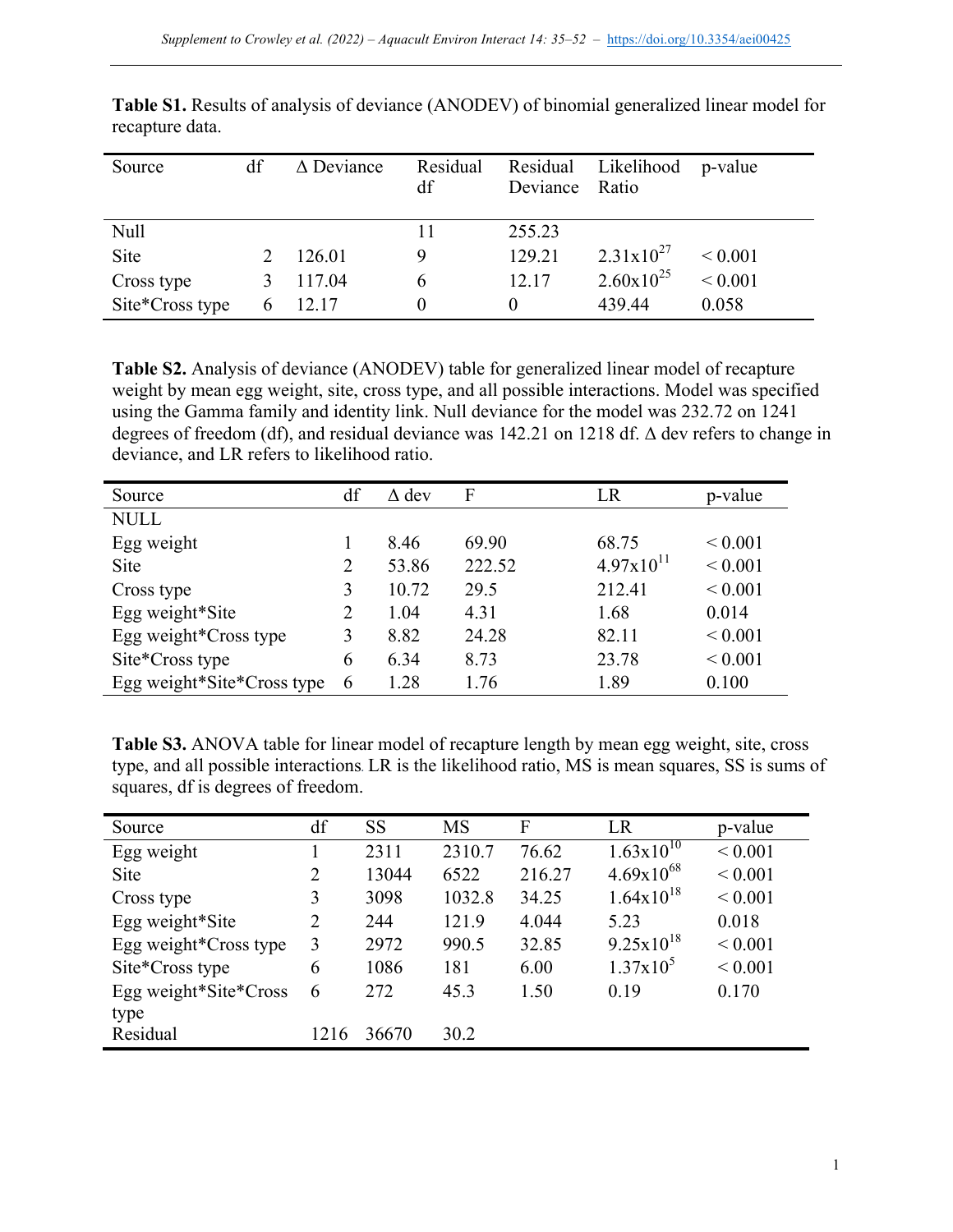**Table S4.** Intercept and slope values for regression lines generated using results of generalized linear model (recapture weight) and linear model (recap length), and predicted recapture (Pred) weight and length at mean egg weight value (93.2 mg) with standard error (SE(pred)), for each site by cross type combination. Slope and intercept were calculated using coefficients from model results. Intercept value is theoretical recapture weight or length if mean egg weight was 0, and slope is the change in recapture weight (g) or length (mm) for every 10 mg increase in mean egg weight.

|                      | Recapture Weight |         |       | Recapture Length |           |         |      |          |
|----------------------|------------------|---------|-------|------------------|-----------|---------|------|----------|
| Site x               | Intercept        | Slope*  | Pred  | SE(pred)         | Intercept | Slope*  | Pred | SE(pred) |
| Cross                |                  | 10      |       |                  |           | 10      |      |          |
| 1 Wild               | 0.29             | 0.06    | 0.836 | 0.0353           | 32.17     | 1.20    | 43.4 | 0.659    |
| 2 Wild               | 0.61             | 0.08    | 1.33  | 0.0407           | 43.31     | 0.79    | 50.7 | 0.477    |
| 3 Wild               | 0.65             | 0.08    | 1.391 | 0.0484           | 39.12     | 1.25    | 50.7 | 0.544    |
| 1 Farm               | 1.26             | $-0.02$ | 1.042 | 0.049            | 48.641    | $-0.23$ | 46.5 | 0.747    |
| 2 Farm               | 1.77             | $-0.03$ | 1.48  | 0.0516           | 54.54     | $-0.27$ | 52.1 | 0.548    |
| 3 Farm               | 0.89             | 0.11    | 1.911 | 0.065            | 47.07     | 0.91    | 55.6 | 0.547    |
| 1 $F \nsubseteq hyb$ | $-1.07$          | 0.22    | 0.997 | 0.0566           | 18.77     | 2.89    | 45.7 | 0.952    |
| $2 F\mathcal{Q}$ hyb | $-0.43$          | 0.19    | 1.374 | 0.0509           | 27.18     | 2.54    | 50.9 | 0.61     |
| $3 F\$ hyb           | $-3.14$          | 0.49    | 1.47  | 0.0714           | $-3.46$   | 5.86    | 51.1 | 0.716    |
| $1 W \nsubseteq hyb$ | 0.96             | 0.0001  | 0.965 | 0.0367           | 42.28     | 0.35    | 45.5 | 0.6      |
| $2 W \Omega$ hyb     | 1.87             | $-0.04$ | 1.535 | 0.039            | 56.29     | $-0.36$ | 52.9 | 0.402    |
| $3 W \Omega$ hyb     | 1.35             | 0.07    | 2.023 | 0.0609           | 48.61     | 0.91    | 57.1 | 0.47     |

**Table S5.** ANOVA table for linear model of recapture condition factor by mean egg weight, site, cross type, and all possible interactions. Abbreviations of terms are defined as in Table 2.

| Source                | df   | <b>SS</b> | <b>MS</b> | F      | LR                    | p-value     |
|-----------------------|------|-----------|-----------|--------|-----------------------|-------------|
| Egg weight            |      | 0.003     | 0.003     | 0.872  | 0.54                  | 0.350       |
| Site                  | 2    | 0.289     | 0.145     | 42.195 | $9.83 \times 10^{15}$ | ${}< 0.001$ |
| Cross type            | 3    | 0.145     | 0.048     | 14.065 | 3.40x10'              | ${}< 0.001$ |
| Egg weight*Site       | 2    | 0.003     | 0.002     | 0.496  | 0.21                  | 0.610       |
| Egg weight*Cross type | 3    | 0.045     | 0.015     | 4.333  | 28.91                 | 0.005       |
| Site*Cross type       | 6    | 0.058     | 0.010     | 2.803  | 9.46                  | 0.010       |
| Egg weight*Site*Cross | 6    | 0.064     | 0.011     | 3.086  | 23.68                 | 0.005       |
| type                  |      |           |           |        |                       |             |
| Residuals             | 1216 | 4.168     | 0.003     |        |                       |             |